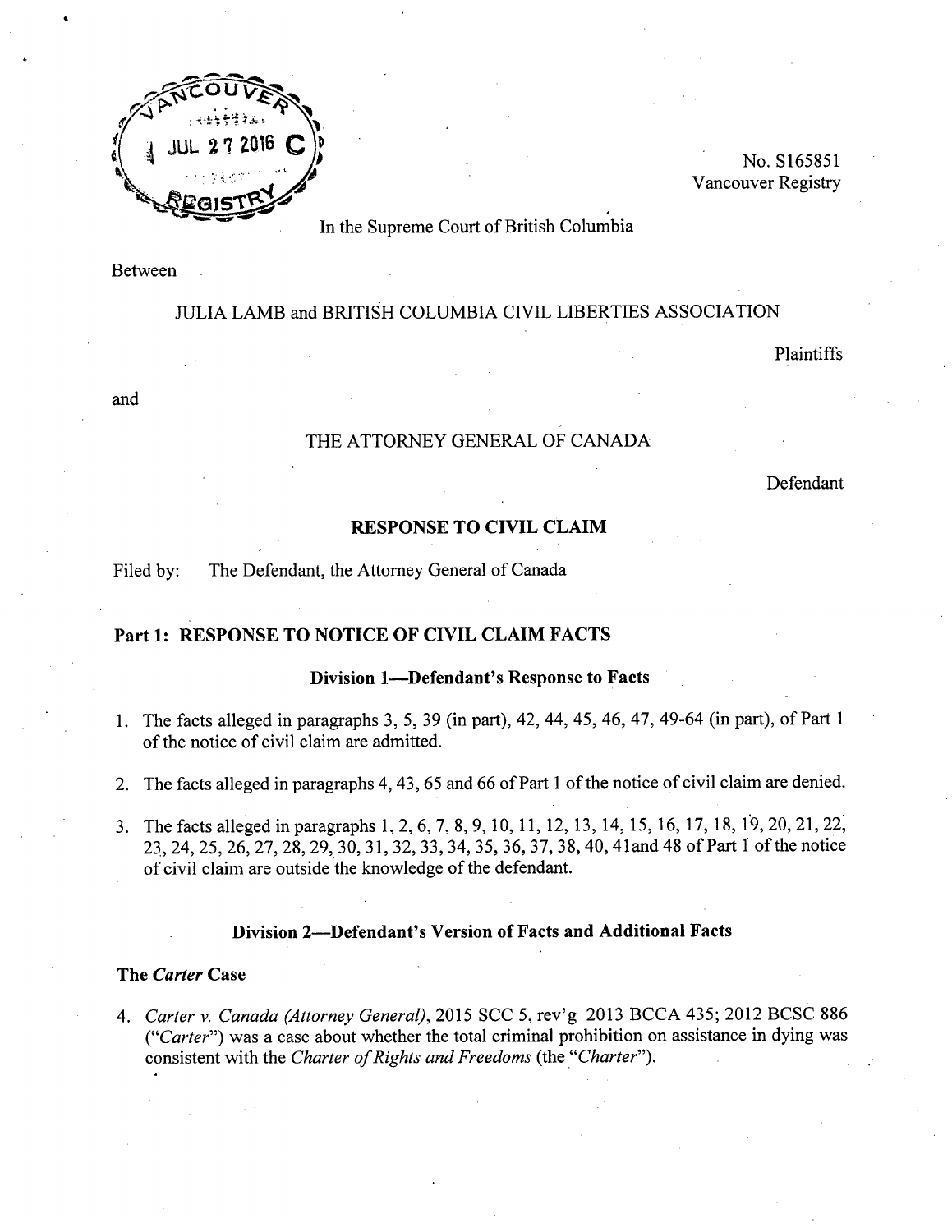- 5. In response to paragraph 39 of the Notice of Civil Claim, the Defendant admits that the British Columbia Civil Liberties Association ("BCCLA") was an institutional Plaintiff in *Carter,* however, the BCCLA was granted public interest standing as a co-plaintiff, in support of plaintiffs who already had private standing. .
- 6. In response to paragraph 43 of the Notice of Civil Claim, the Defendant denies the Plaintiffs' characterization of the parties in the *Carter* action. The only plaintiff in the *Carter* action who relied on his or her own medical condition was Gloria Taylor, who was terminally ill. The other plaintiffs were the adult daughter and son-in-law of Kay Carter (Lee Carter and Hollis Johnson), the BCCLA and a family physician who stated that he would be willing to assist patients to die should the prohibition be lifted (Dr. William Shoichet). The trial judge limited the declaration of invalidity to persons who were "in a state of advanced weakening capacities with no chance of improvement."
- 7. In response to paragraph 4 of the Notice of Civil Claim, the Supreme Court of Canada in *Carter* v. *Canada (A.*G.), 2015 SCC 5 did not define "grievous and irremediable medical condition". Paragraph 4 reflects the Plaintiffs' definition of "grievous and irremediable".
- 8. In response to the Plaintiffs' rendition of the facts in *Carter* as a whole from paragraphs 49- . 64 of the Notice of Civil Claim, the Defendant admits that the trial judge made these findings of fact. However, these findings are specific to the context in which they were made, which was a challenge to the absolute prohibition on physician-assisted dying. The Defendant does not admit that these findings remain true today or that they are applicable in the present case.
- 9. In further response to the Plaintiffs' rendition of the facts in *Carter* at paragraphs 49 64 of the Notice of Civil Claim, the Supreme Court of Canada restricted its declaration to the "factual circumstances of this case". The Court expressly stated that it made no pronouncement on other factual situations where physician-assisted dying may be sought.<sup>1</sup>
- 1O.The Supreme Court of Canada's reasons in *Carter* primarily focused on the factual circumstances of Gloria Taylor, who was dying of amyotrophic lateral sclerosis (ALS). The Court found that the former law violated the s. 7 rights of "Ms. Taylor and of persons in her position" and "people like Ms. Taylor".2
- 11. The Court observed that s. 7 of the *Charter* is rooted in a profound respect for the value of human life, but also encompasses life, liberty, and security of the person during the passage to death. The Court further highlighted the role that autonomy and dignity play at the "end of life". $3$
- 12. The Court accepted the trial judge's finding that an individual's response to a grievous and irremediable medical condition is a matter critical to their dignity and autonomy, and that the

*<sup>3</sup> Ibid.* at para. 63.

<sup>&</sup>lt;sup>1</sup> Carter v. Canada (Attorney General), 2015 SCC 5, rev'g 2013 BCCA 435; 2012 BCSC 886 ("Carter") at para. 127.

*<sup>2</sup> Ibid.* at paras. 42, 56, 65-66, 70,86 and 126.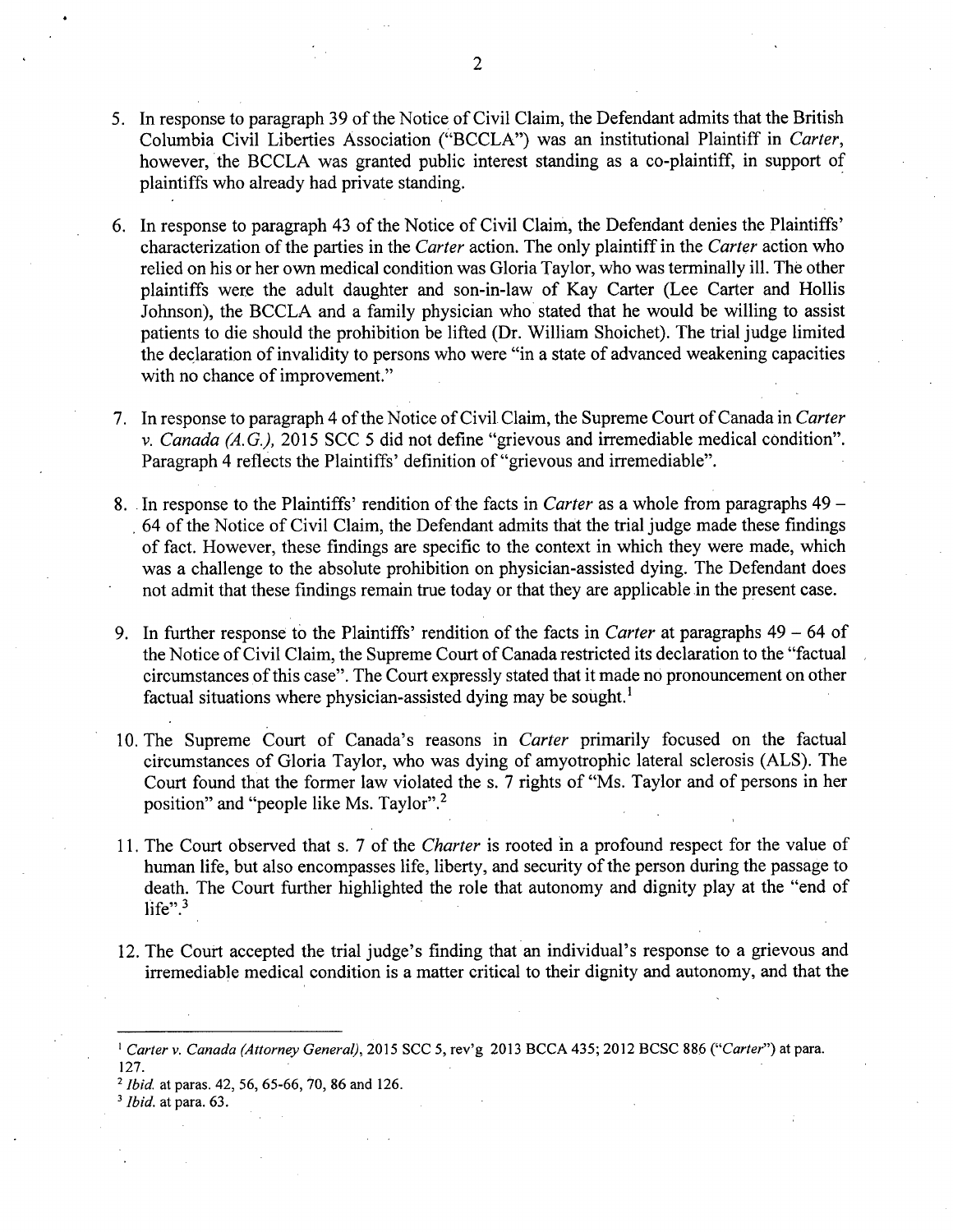law allows "persons in this situation to request palliative sedation; refuse artificial nutrition and hydration, or request the removal of life-sustaining medical equipment".<sup>4</sup>

13. The Court found that an individual's choice about the end of her life is entitled to respect "in certain circumstances". <sup>5</sup>

### Canada's Response to *Carter*

- 14. The Government of Canada's response to the *Carter* decision involved a comprehensive consultation process. This process began on July 17, 2015 when the Government appointed an External Panel on Options for a Legislative Response to *Carter* v. *Canada* (the "External" Panel"). Throughout its mandate, the External Panel consulted extensively with Canadians, experts and stakeholders.
- 15. The consultation process continued with the establishment of a Special Joint Committee ("SJC") on Physician-Assisted Dying on December 11, 2015. The SJC's mandate included reviewing the report of the External Panel and other recent consultation activities, consulting with Canadians and stakeholders, and making recommendations on the framework of a federal response. The SJC's final report was tabled in Parliament on February 25,2016.
- 16. Following this consultation process, the Government introduced Bill C-14, *An Act to amend the Criminal Code and to make related amendments to other Acts (medical assistance in dying),* in the House of Commons on April 14, 2016.
- 17. Parliament's consideration of Bill C-14 was extensive both in terms of the debate it received in the House of Commons and the Senate, as well as in terms of the comprehensive study undertaken by the House Standing Committee on Justice and Human Rights and the Senate Committee on Legal and Constitutional Affairs.
- 18. Second Reading debate on Bill C-14 commenced in the House of Commons on April 22, 2016. At that time, the Minister of Justice tabled in the House of Commons an explanatory document entitled, "Legislative Background: Medical Assistance in Dying (Bill C-14)". An addendum to this document was tabled on June 16, 2016 that explained in more detail Bill C-14's requirement that natural death has become reasonably foreseeable. The Bill passed Second Reading and was referred to the House Standing Committee on Justice and Human Rights on May 4, 2016.
- 19. The Committee held nine meetings, each consisting of multiple panels of witnesses. The Committee received over 200 briefs and heard from over 70 witnesses reflecting a broad and diverse range of affected interests, such as legal experts (in criminal, constitutional, and health law); medical professional organizations (physicians, nurses, pharmacists, psychiatrists); specialists in mental health, pediatrics, and palliative care, as well as Indigenous physicians, rural physicians, and bioethicists; medical regulators; experts in foreign medical assistance in dying regimes; organizations supportive of and opposed to medical assistance in dying,

*<sup>4</sup> Ibid.* at paras. 63, 64 and 66.

*<sup>5</sup> Ibid.* at para. 63.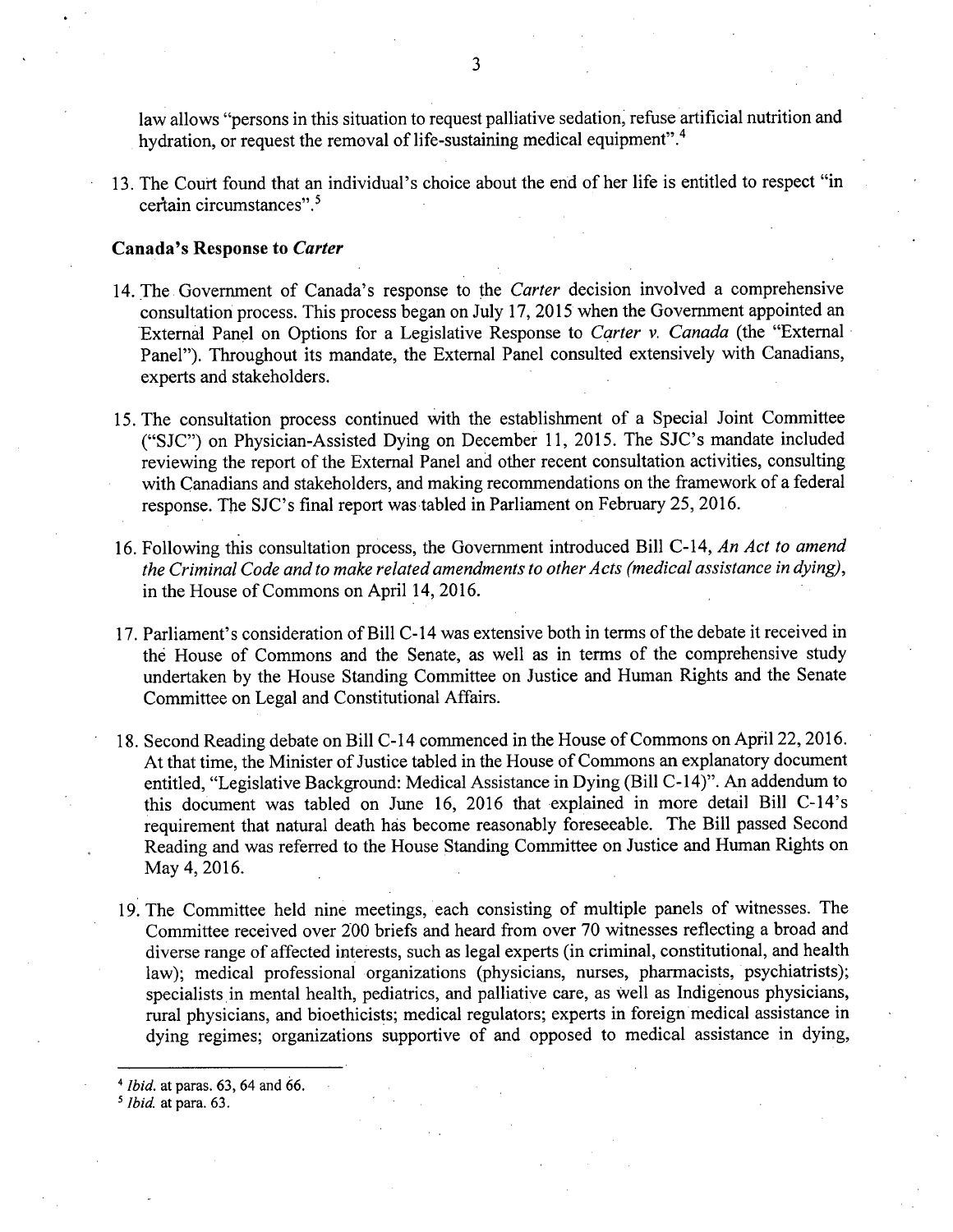including the BCCLA; national and other disability rights groups; religious groups; and interested individuals.

- 20. The House Standing Committee on Justice and. Human Rights considered over 100 amendments during its clause by clause study of the Bill. It reported Bill C-14 back to the House of Commons on May 12, 2016, with a substantial number of amendments.
- 21. The Report Stage of Bill C-14 in the House of Commons commenced on May 17, 2016 and was completed on May 30, 2016. During the Report Stage, additional amendments were considered but none were adopted. Bill C-14 passed Third Reading on May 31, 2016 and was sent to the Senate that same day.
- 22. Bill C-14 received first reading in the Senate on May 31, 2016. On June 1,2016, the Senate met as a Committee of the Whole and heard from the Ministers of Justice and of Health, who testified and answered Senators' questions regarding Bill C-14.
- 23. Second Reading Debate in the Senate commenced on June 2,2016 and concluded on June 3, 2016. The Bill was then referred to the Senate Standing Committee on Legal and Constitutional .Affairs.
- 24. The Senate Standing Committee on Legal and Constitutional Affairs had already conducted a pre-study of Bill C-14 between May 4, 2016 and May 17, 2016, while the Bill was being considered by the House of Commons. During its pre-study, the Committee held five days of meetings, each with multiple panels of witnesses reflecting the same diversity of views and interests as those heard by the House Justice and Human Rights Committee. After having heard from 66 witnesses, the Committee released its pre-study report on May 17, 2016, recommending ten amendments to the legislation supported either unanimously or by a majority of Committee members. The Senate Committee report also contained eight minority recommendations and two observations.
- 25. Once Bill C-14 was formally referred to the Senate Standing Committee on Legal and Constitutional Affairs, the Committee held further study on Bill C-14 on June 6 and 7, 2016, hearing from seven additional witnesses. It reported the Bill back to the Senate on June 7 without amendment, as it was agreed that amendments would be considered and debated and by the Senate Chamber as a whole, given the complex and personal nature of the subject matter.
- 26. Third Reading Debate on Bill C-14 in the Senate began on June 8, 2016 and took place over six days. The Bill was further amended by the Senate and passed on June 15, 2016. On that date, a message was sent to the House of Commons informing it of the Senate's amendments.
- 27. The following day, June 16,2016, the House of Commons debated and passed a motion to send a message to the Senate to indicate agreement with some of the Senate's amendments, proposed changes to other amendments, and to express its disagreement with others.
- 28. In response to the Senate's amendments, the House of Commons voted specifically on the issue of removing the definition of "grievous and irremediable medical condition" from s. 241.2(2) and inserting, instead, the exact language of the Supreme Court of Canada's remedy in the

4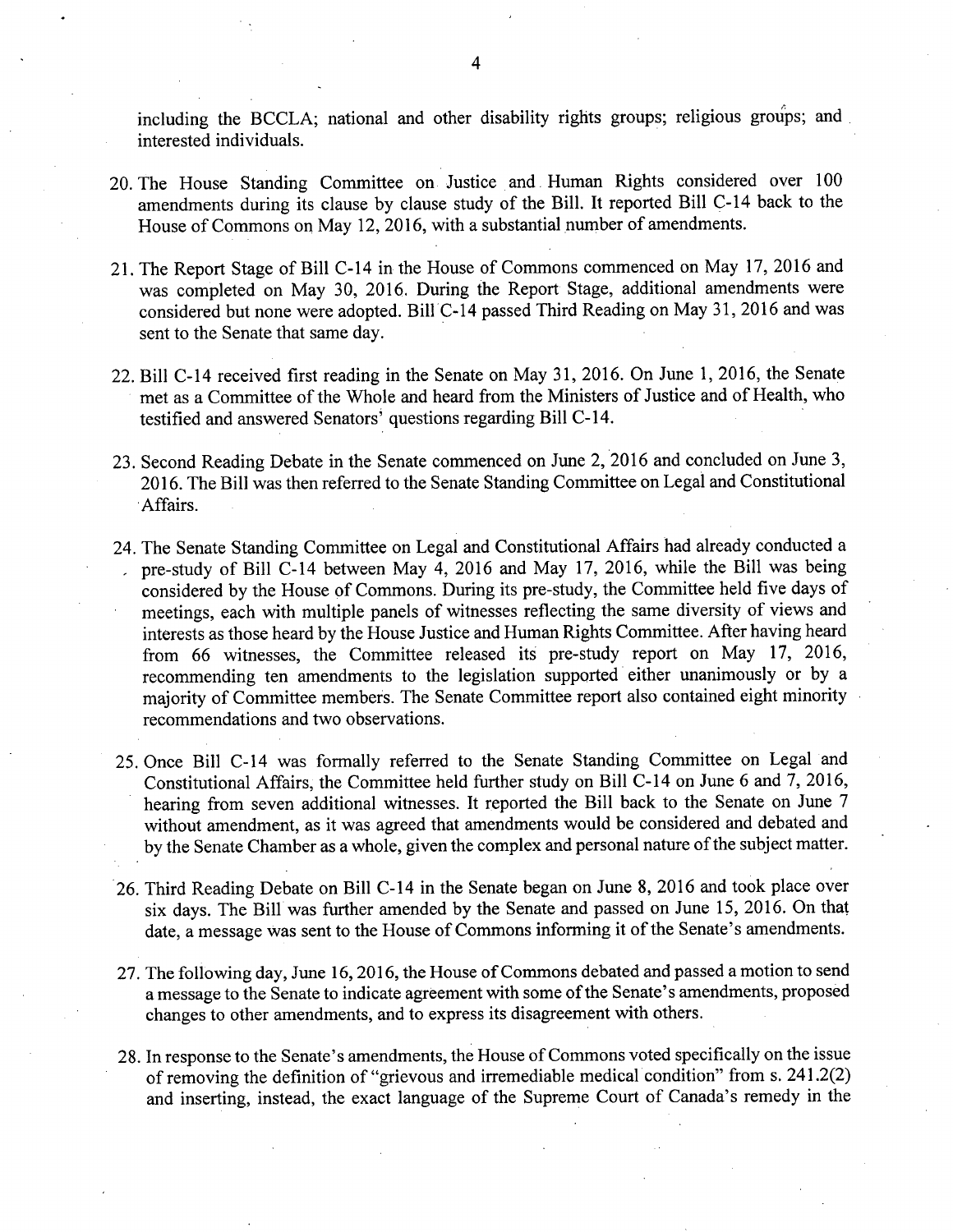*Carter* decision (para. 127). The House overwhelmingly voted against this change by a vote of 240 - 54.

29. On June 17,2016, the Senate debated and passed a motion to concur with the House of Commons, resulting in Parliament's adoption of Bill C-14.

30. Bill *C-14* received Royal Assent that same day.

### Purpose and Scope of Section 241.2 of the *Criminal Code*

- 31. In newly enacted s. 241.2 of the *Criminal Code,* Parliament has recognized the autonomy of individuals who are grievously and irremediably ill and suffering unbearably and who wish to seek and obtain medical assistance in dying. It facilitates their choice by creating a series of exemptions to otherwise applicable criminal offences, so that physicians and nurse practitioners can lawfully provide assistance to die to patients who are suffering and whose death has become reasonably foreseeable.
- 32. Among other criteria, individuals are eligible ifthey have a "grievous and irremediable medical condition", which is defined in subsection 241.2(2) of the *Criminal Code* as meaning that:
	- (a) they have a serious and incurable illness, disease or disability;
	- (b) they are in an advanced state of irreversible decline in capability;

(c) that illness, disease or disability or that state of decline causes them enduring physical or psychological suffering that is intolerable to them and that cannot be relieved under conditions that they consider acceptable; and

(d) their natural death has become reasonably foreseeable, taking into account all of their medical circumstances, without a prognosis necessarily having been made as to the specific length of time that they have remaining.

- 33. The preamble to Bill *C-14* describes a variety of legislative objectives affecting eligibility criteria, including: protecting vulnerable individuals from being induced to end their lives in moments of weakness; recognizing the significant and continuing public health issue of suicide, which affects individuals, families and communities; and affirming the equal and inherent value of every person's life while simultaneously avoiding encouraging negative perceptions of the quality of life of persons who are elderly, ill or disabled. The preamble also includes a recognition of the importance of access to palliative care.
- 34. Eligibility for medical assistance in dying is not limited to those who are dying from a fatal or "terminal" disease. No specific prognosis is necessary and death need not be imminent nor expected within a prescribed number of months. The legislation allows those who are suffering intolerably and whose natural death has become reasonably foreseeable the choice of a medically assisted death.
- 35. In response to paragraph 66 of the Notice of Civil Claim, no medical condition is excluded fromthe legislation. Every person's medical circumstances are unique. The criterion of "natural death has become reasonably foreseeable" provides flexibility to physicians and nurse. practitioners when assessing the overall medical circumstances of a patient. The legislation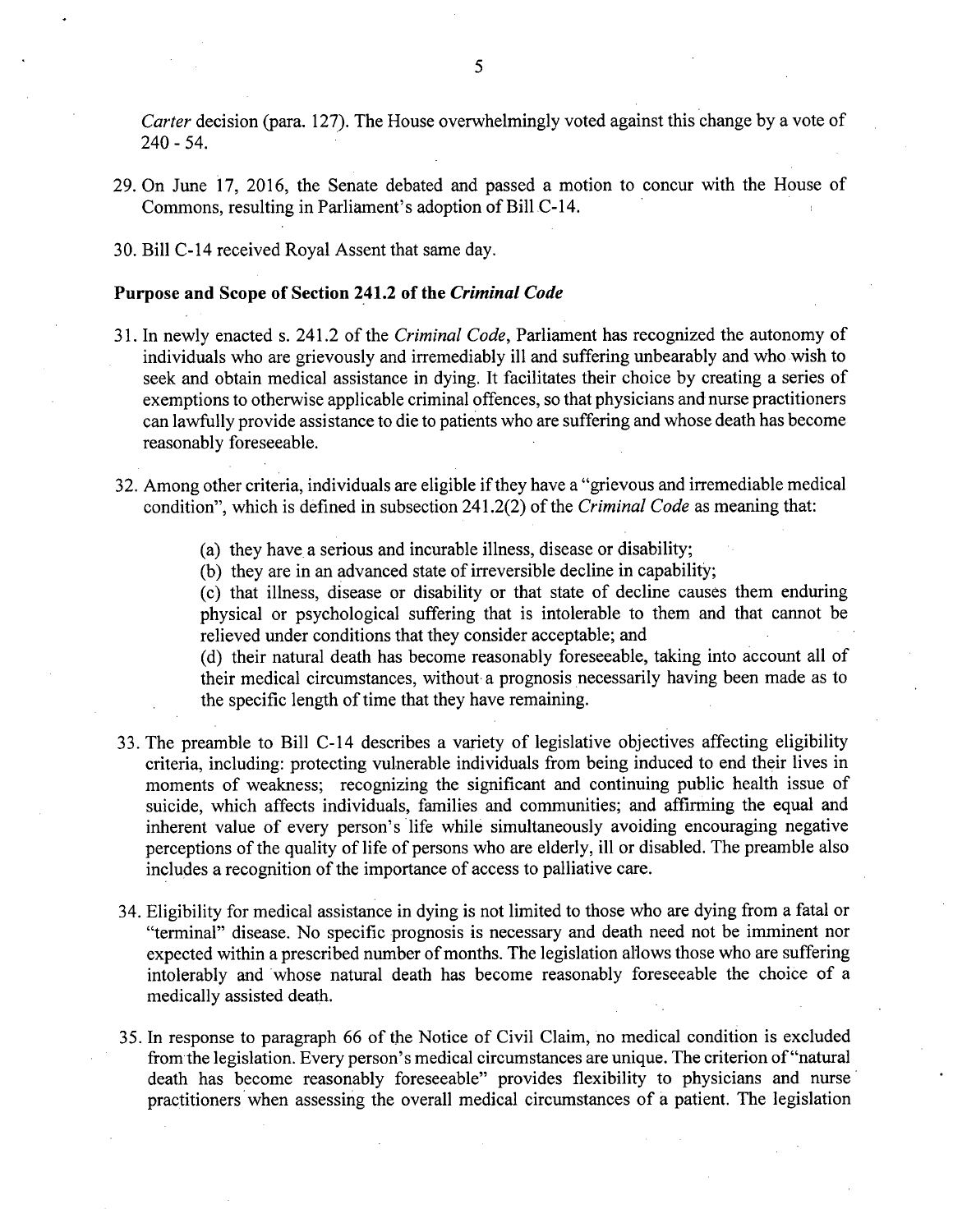permits physicians and nurse practitioners to take into account the entirety of a person's medical circumstances - including factors such as overall frailty, advanced age, the combined effect of multiple conditions none of which alone is fatal, or the impact of a weakened immune system on the risk of death - in determining whether death has become reasonably foreseeable.

- 36. To have become "reasonably foreseeable," a natural death must be reasonably anticipated to occur by one of a range of predictable ways, and within a period of time that is not too remote.
- 37. The eligibility criteria are intended to be applied in a manner consistent with established medical practices and other laws that protect a patient's right to refuse treatment or demand that it be withdrawn, including the *Criminal Code*, which prohibits assault.

## Assisted Dying Laws in Other Jurisdictions

- 38. In response to paragraph 65 of the Notice of Civil Claim, the Defendant denies that "a significant number of countries now authorize medical assistance in dying" to the extent this is meant to suggest the practice is common. Legislation governing the practice remains exceptional. At present, only eight foreign jurisdictions have legal rules authorizing the provision of some form of medical assistance in dying: the states of Oregon, Washington, Vermont and California in the United States of America, and the countries of Colombia, Belgium, the Netherlands, and Luxembourg. Other jurisdictions have recently considered assisted dying laws and have rejected them.
- 39. Five of these jurisdictions (Oregon, Washington, Vermont, California and Colombia) limit eligibility to "terminal patients" (or patients with "terminal illnesses") who are dying either in the short term or who are expected to die within six months.
- 40. Three of these jurisdictions (Belgium, the Netherlands and Luxembourg) permit access to patients who are suffering "intolerably" or "unbearably", whether physically or psychologically, from a serious and incurable medical condition, where there is no prospect of improvement. Proximity to death is not a legislative requirement for access to medical assistance in dying in these countries.
- 41. In Switzerland, it is not a crime to assist someone to die by suicide for unselfish motives. Private organizations provide assisted suicide services to individuals according to their own policies. There is no specific law regulating how and to whom the assistance can be provided or what types of safeguards are required. Individuals have been helped to die by suicide in.Switzerland under circumstances where their deaths were not reasonably foreseeable.

#### Part 2: RESPONSE TO RELIEF SOUGHT

- 1. The Defendant opposes the granting of any of the relief sought in Part 2 of the Notice of Civil Claim.
- 2. The Defendant seeks an order dismissing this proceeding, with costs to the Defendant.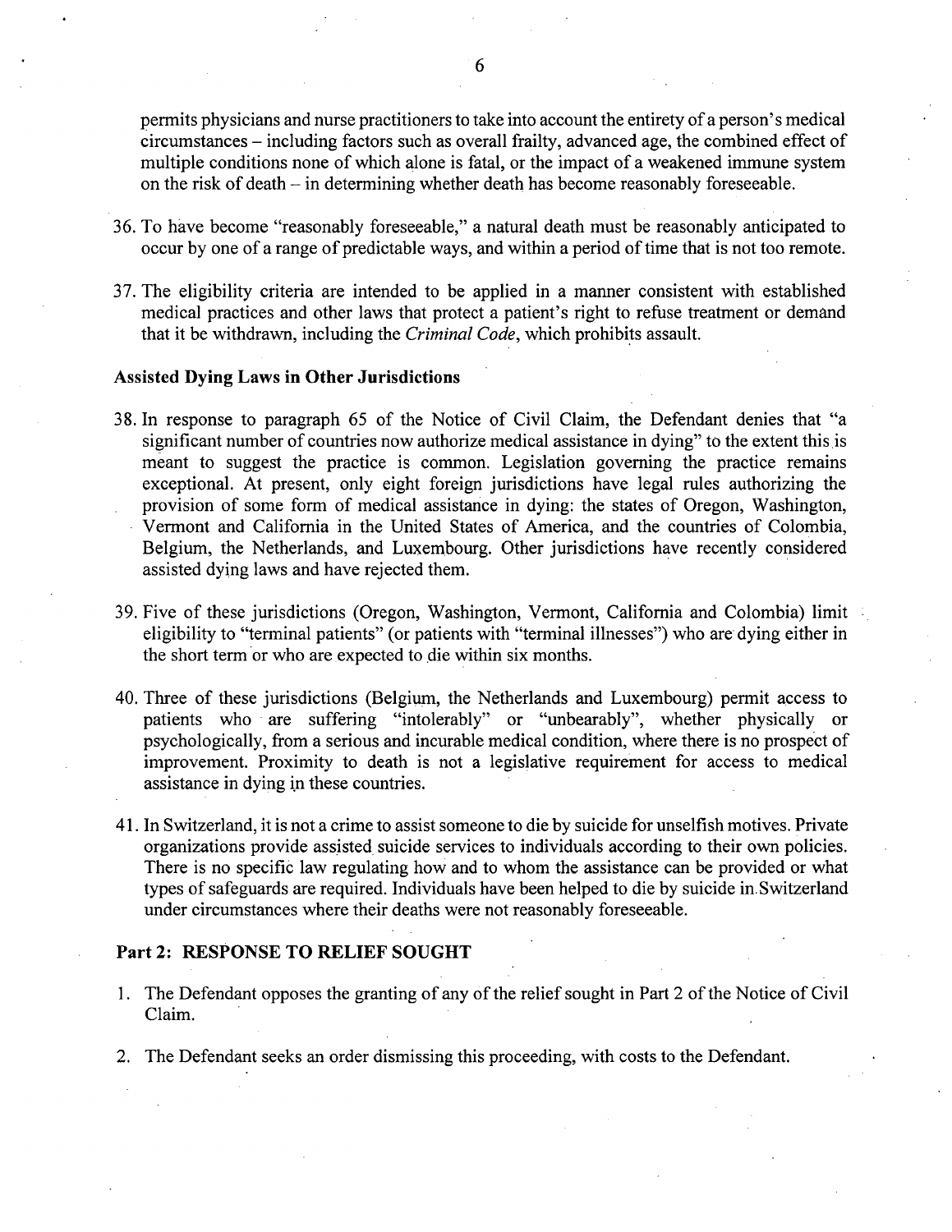3. In the alternative, in the event that any part of s. 241.2 of the *Criminal Code* is found to be inconsistent with the *Charter,* the Defendant says that a suspension of effect of a declaration of constitutional invalidity or inapplicability should be granted to permit Parliament sufficient time and flexibility to amend the legislation as appropriate.

# Part 3: LEGAL BASIS

- 1. Canada relies on:
	- a. The *Constitution Act, 1867;*
	- b. The *Constitution Act, 1982;*
	- c. The *Canadian Charter o/Rights and Freedoms,* particularly ss. 1,7,15,24;
	- d. The *Criminal Code,* particularly ss. 14,227,241,241.1. 241.2,241.3,241.4;
	- e. Bill C-14, *An Act to amend the Criminal Code and to make related amendments to other Acts (medical assistance in dying);* and
	- f. The *Crown Liability and Proceedings Act,* R.S. C. 1985, c. C-50, particularly s. 24 and the *Regulations* to that *Act.*

#### The BCCLA's Standing

- 2. While Canada does not challenge the BCCLA's standing in this matter, the BCCLA's standing should be, as it was in *Carter,* limited to supporting the individual Plaintiff and people like her.
- 3. This approach serves the objectives of public interest standing by preserving the possibility of advancing the litigation should the Plaintiff become too ill to participate while ensuring that the litigation remains grounded in the concrete factual circumstances of individuals who are most directly affected by the legislation.

# Section 241.2 Does Not Infringe s. 7 of the *Charter*

- 4. The rights to life, liberty and security of the person under s. 7 of the *Charter* are not absolute. Section 7 protects only against deprivations of those interests that are not in accordance with the principles of fundamental justice. Any deprivation of life, liberty or security of the person. that may be occasioned by s. 241.2 respects the applicable principles of fundamental justice.
- 5. Section 241.2 is not overbroad. An overbroad law is one that impairs rights in a way that generally supports the object of the law but goes too far by denying the rights of some individuals in a way that bears no relation to the object. The question is not whether Parliament has chosen the least restrictive means but whether the chosen means infringe life, liberty or security of the person in a way that has no connection with the mischief contemplated by the legislature.
- 6. The objectives of s. 241.2 include supporting suicide prevention' and discouraging suicide to the extent feasible under the criminal law. They also include affirming the inherent and equal value of every person's life without regard to age, illness or disability and protecting those who may be vulnerable to persuasion or influence to take their lives in a moment of weakness or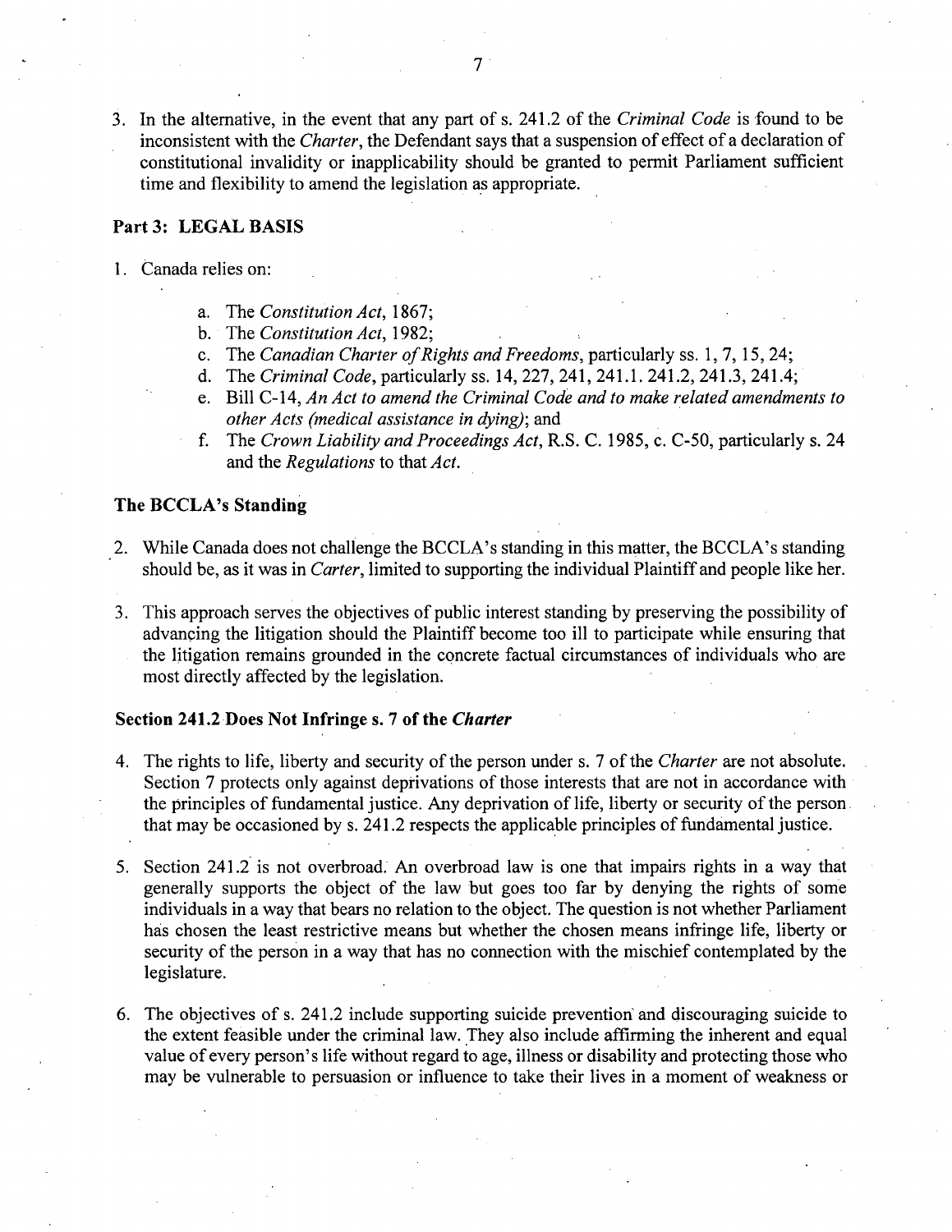suffering. It cannot be said that prohibiting assisted death for those whose natural death has not become reasonably foreseeable has "no connection" to those objectives.

- 7. Section 241.2 is not grossly disproportionate. Gross disproportionality involves assessing the effects of a law on rights against the object of the law, taken at face value. The standard is high. A grossly disproportionate law is one whose impact on life, liberty or security is completely out of sync with the object of the law.
- 8. The ineligibility of some individuals who wish to die but who do not come within the exceptions created by this legislation must be weighed against the objectives of the legislation. The effects of s. 241.2 cannot reasonably be said to be "totally out of sync" with these objectives, which include protecting persons from involuntary or transitory wishes to die, including those who may be induced to seek a medically assisted death while experiencing vulnerability.

### **Section 241.2 Does Not Infringe s. 15 of the** *Charter*

- 9. To the extent that s. 241.2 gives rise to distinctions on the ground of disability or age, such distinctions are not discriminatory because they respond to the needs and capacities of younger persons and persons with disabilities. The purpose of the legislation is to allow those who are in decline and whose natural death has become reasonably foreseeable the choice of a medically assisted death. It does not provide a general right to medically assisted death as a response to suffering in life. Nor does anything in the *Carter* decision provide for such a right.
- 10. The legislation is intended to support rather than weaken suicide prevention initiatives to the extent feasible under the criminal law. It does so by maintaining strict limits in relation to those who would participate in the death of another person while recognizing that for individuals who wish to die but whose natural death is not reasonably foreseeable, suicide prevention is better achieved through the offer of help and treatment rather than the threat of criminal sanction.
- 11. Section 241.2 corresponds with the needs and capacities of persons with disabilities and younger persons in the same way that it corresponds with the needs and capacities of the ablebodied and older persons. It recognizes that every person who contemplates suicide is potentially vulnerable, and by protecting vulnerable members of each of those respective groups who might be induced in moments of weakness to end their lives.
- 12. Further, the legislation also responds to the needs and capacities of individuals with disabilities by affirming the equal and inherent value of their lives and countering negative perceptions of the quality of their lives.
- 13. Finally, s. 241.2 responds to the needs arid capacities of younger persons by providing an individualized and flexible eligibility criterion that any competent adult may satisfy, depending on their medical circumstances.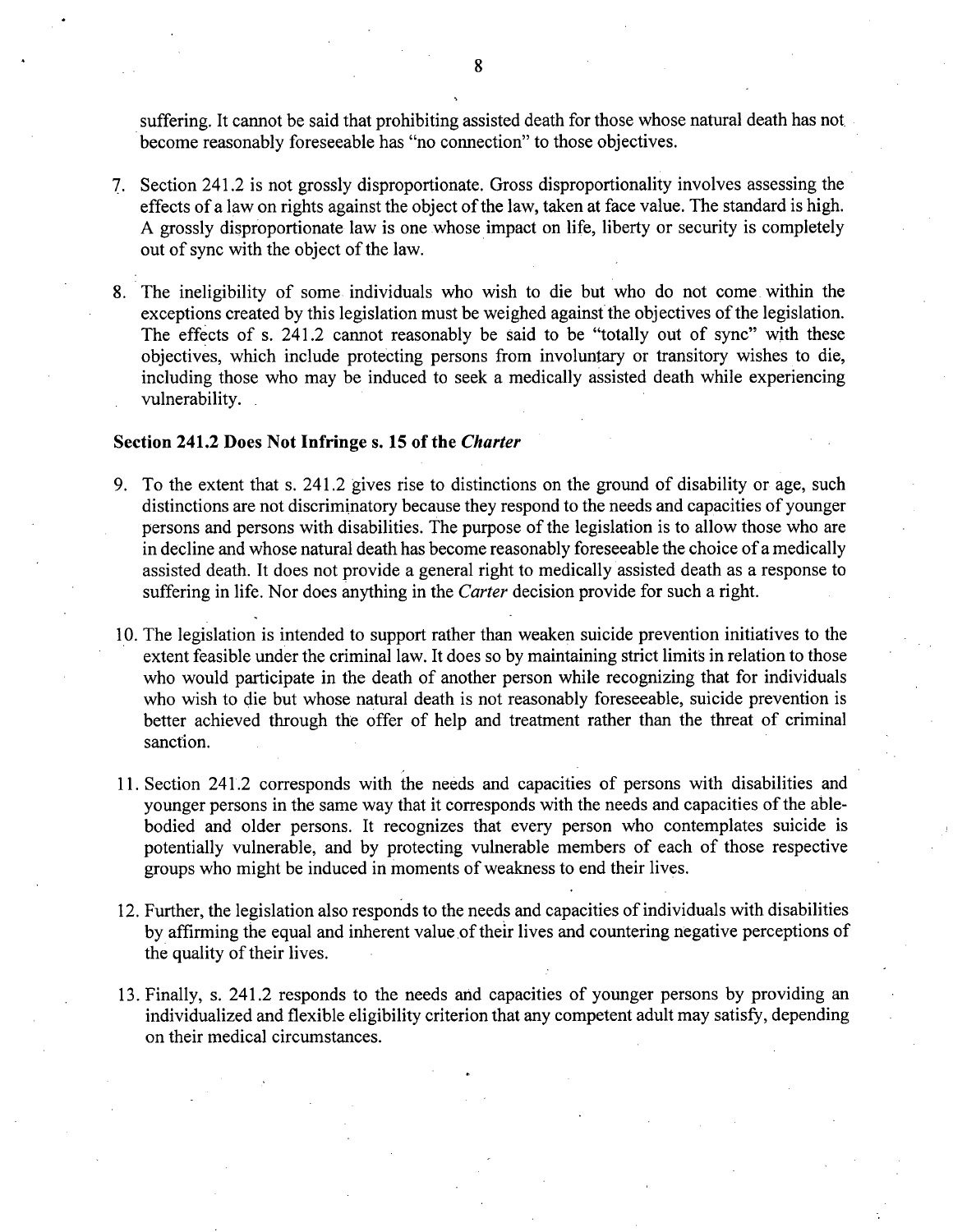#### Section 24L2 is a Reasonable Limit Under s. 1 of the *Charter*

- 14. In the alternative, s. 241.2 is a reasonable limit under s. 1 of the *Charter.* Each of the objectives of s. 241.2 is pressing and substantial, and restricting medical assistance in dying to those whose natural death has become reasonably foreseeable is rationally connected to those objectives.
- 15. The eligibility criteria in s. 241.2 are minimally impairing and reasonably tailored to the particular objectives of the legislation. In cases such as this one that involve questions about complex human behaviour, scientific proof of the potential harms that the government seeks to avoid is not required. Rather, the government must show that it had a reasonable basis for concluding that the perceived harms exist (i.e. a reasoned apprehension of harm) and that the means it has chosen to address those harm are minimally impairing and proportionate in terms of their impact on *Charter* rights.
- 16. Parliament gave extensive consideration to this legislation, consulting with a wide variety of experts and individuals, including the plaintiffs. The experience in foreign jurisdictions was also considered. There was comprehensive review of the policy objectives in light of the interests of those who are suffering and wish to obtain medical assistance in dying. Alternative wordings of the various clauses of the legislation were considered and both the House of Commons and the Senate extensively debated the terms of the legislation.
- 17. Recognizing the different and greater risks of permitting assistance in dying for those whose natural death is not reasonably foreseeable, and based on the experience in jurisdictions with broad eligibility, Parliament had a reasonable basis for concluding that a broader approach would frustrate its objectives of affirming the equal value and dignity of all human lives regardless of age, state of health or disability, supporting rather than undermining suicideprevention, and protecting vulnerable individuals who might be induced in a moment of weakness – by another person or by circumstance – to end their lives. The resulting legislation represents a constitutionally compliant way of attaining a variety of important objectives.

Defendant's address for service: Department of Justice

900 - 840 Howe Street Vancouver, BC V6Z 2S9 Attention: Jan Brongers

Fax number address for service (if any): 604-666-1585

Attention: Jan Brongers<br>
Fax number address for service (if any): 604-666-1585<br>
E-mail address for service (if any): Not applicable Dated: July 27, 2016  $\qquad \qquad \qquad$  $\overline{\phantom{a}}$ 

Signature of defendant  $\boxtimes$  lawyer for defendant(s) Jasvinder S. Basran, Regional Director General Per: Jan Brongers and BJ Wray Department of Justice British Columbia Regional Office